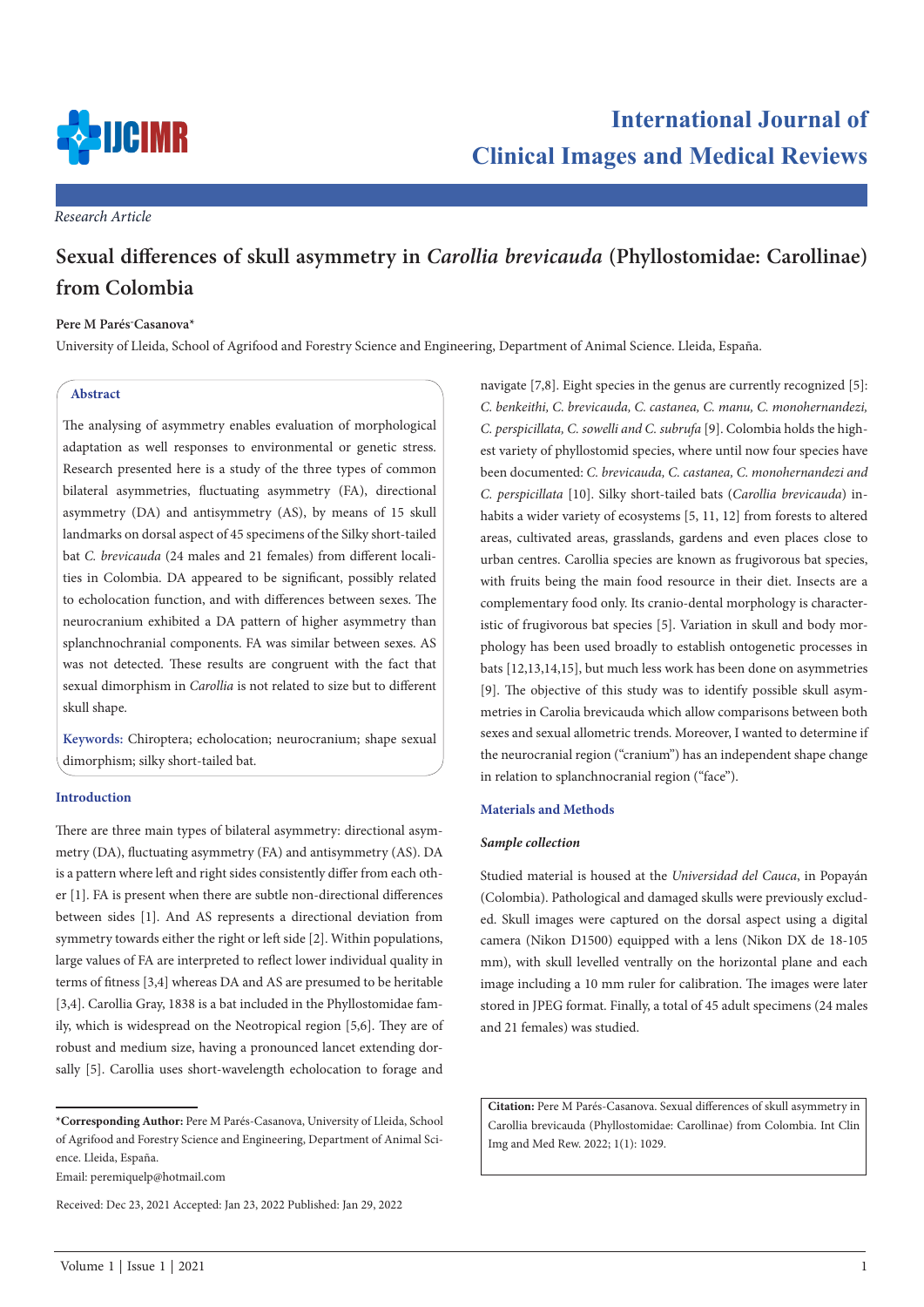#### *Geometric morphometrics*

I employed landmark-based geometric morphometric techniques for the study. A set of 15 landmarks, expressed as x, y-coordinates in Cartesian space (**Figure 1**), was positioned on the dorsal aspect of each skull using the TpsDig v. 2.26 software [16]. These landmarks were considered to be homologous and topographic equivalents. Differences in size, position, translation, and rotation were deleted using Generalised Procrustes Analysis (GPA) [17]. Shape variation was separated into a symmetric component (among-individual variation) and an asymmetric component (within-individual variation), but only the asymmetric component was included in this study. To quantify and minimize measurement error, all skulls were digitized two times.



Figure 1: Location of the 15 landmarks on the dorsal view of *Carollia brevicauda* skull.

#### *Statistical analysis*

Prior to calculation of measurement error and asymmetries, the data were analysed for AS with Kolmogorov-Smirnov D test for overall equal distribution of signed right-left skull size. Size was expressed as centroid size (CS, e.g. the square root of the sum of squared distance between each landmark and the skull centroid) [17]. For shape, a Procrustes ANOVA on Procrustes coordinates were used to assess the contribution of individual variation, DA ("Sides" as the fixed factor), FA ("Individuals\*Sides" interaction), and measurement error [1].

## **Results**

Permutation tests revealed significant differences in asymmetry of mean dorsal skull shapes between sexes (Mahalanobis distances 1.377, p=0.038), thus in subsequent analyses two sexes were analysed separately. Skull sizes were similar for both sexes (Levene's value 0.716, F1,43=0.023, p=0.879).

#### *Measurement error and antisymmetry*

Kolmogorov-Smirnov test demonstrated that signed difference between right and left hemiskull sizes did not differ significantly for both sexes (D=0.125, p=0.992; D=0.142, p=0.939 for males and females respectively), thus, rejecting the presence of AS. For shape, Procrustes ANOVA showed that FA, DA, and individual variation exceed the error component, indicating that the contribution of measurement error to overall shape variation was small.

#### *Size and shape asymmetries*

Levene's test revealed no significant difference in the amount of skull

Volume 1 | Issue 1 | 2021 2

size asymmetry between sexes (Levene's value 0.650, F1,43=0.099, p=0.754). FA and DA were significantly different for both sexes (Mahalanobis distance 1.377, p=0.038), and most variation was concentrated in DA (89.0% and 85.2% for males and females respectively). It contrasted with shape FA (3.3% and 3.5% to total shape variation for males and females respectively), which showed no significant differences between sexes (p>0.05). Shape differences detected by canonical variates were illustrated on a deformation grid (**Figure 2**). In the PCA, skull asymmetry varied primarily along the two first PCs which explained a 70.1% of the total observed variance (PC1+PC2=57.5%+12.5%). Differences were located mainly on neurocranium length (coordinates x3, 4, 12 and 13) and fronto-nasal area (landmarks x, y14 and 15) (**Table 1**). Both PCA and CVA showed that the neurocranium has greater variance than the splanchnocranium.

**Table 1:** Loadings for Principal Components 1 and 2, which explained together a 70.1% of the total observed variance (PC1+PC2=57.5%+12.5%). Differences were centred on neurocranium length (coordinates x3, x4, xy12 and xy13) and fronto-nasal length and width (landmarks xy14 and xy15) (in bold).

|     | PC1         | PC <sub>2</sub> |
|-----|-------------|-----------------|
| xl  | 0           | $\mathbf{0}$    |
| yl  | 0.059822    | $-0.229617$     |
| x2  | 0           | $\mathbf{0}$    |
| y2  | $-0.194529$ | 0.326105        |
| x3  | $-0.378424$ | $-0.038454$     |
| y3  | 0.169316    | 0.250314        |
| x4  | 0.378424    | 0.038454        |
| y4  | 0.169316    | 0.250314        |
| x5  | $\theta$    | $\mathbf{0}$    |
| y5  | $-0.008829$ | $-0.704726$     |
| х6  | $-0.161428$ | 0.000387        |
| y6  | $-0.046408$ | $-0.251980$     |
| х7  | 0.161428    | $-0.000387$     |
| у7  | $-0.046408$ | $-0.251980$     |
| х8  | $-0.134784$ | $-0.049856$     |
| y8  | $-0.077296$ | 0.043284        |
| х9  | 0.134784    | 0.049856        |
| y9  | $-0.077296$ | 0.043284        |
| x10 | $-0.035126$ | $-0.032419$     |
| y10 | $-0.184503$ | 0.138913        |
| x11 | 0.035126    | 0.032419        |
| y11 | $-0.184503$ | 0.138913        |
| x12 | $-0.246647$ | $-0.046886$     |
| y12 | $-0.079152$ | 0.118223        |
| x13 | 0.246647    | 0.046886        |
| y13 | $-0.079152$ | 0.118223        |
| x14 | $-0.262029$ | 0.060051        |
| y14 | 0.289811    | 0.005365        |
| x15 | 0.262029    | $-0.060051$     |
| y15 | 0.289811    | 0.005365        |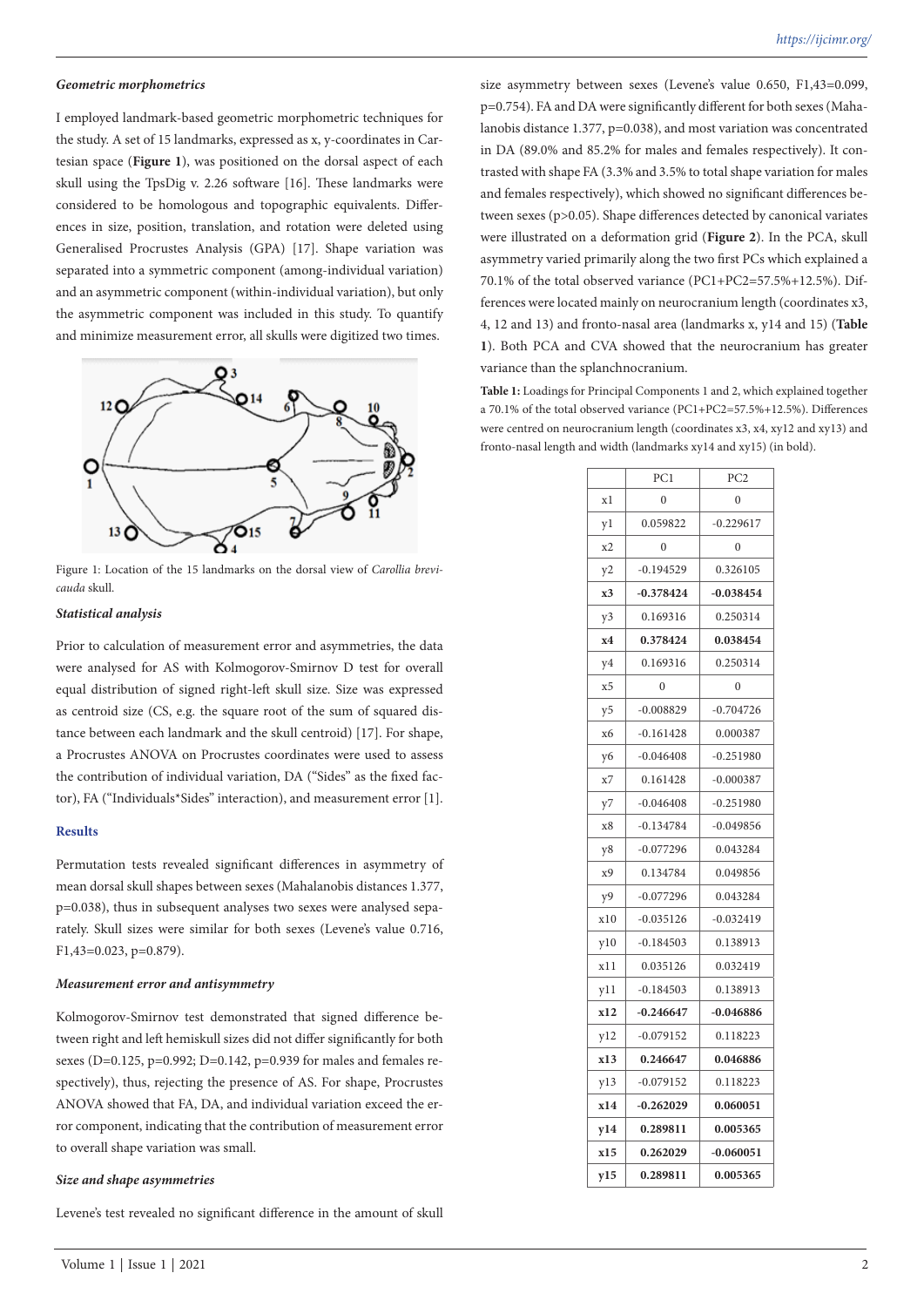

Figure 2: Deformation grid of shape differences detected by canonical variates for skulls of *Carollia brevicauda* (n=45). Landmarks are represented by black filled circles. This grid produces a geometric description of shape to detect deformations relative to a consensus to explain the shape change between males and females.

Landmarks involving the neurocranium (1, 3, 4, 12, 13, 14 and 15) were selected as a block. All of the other landmarks composed a second block involving splanchnocranium. PLS1 accounted for 91.03% of the total covariance, indicating that PLS1 represented the main covariance of two blocks. For PLS1, the pairwise correlation between blocks was up to  $0.62$  (p<0.001), as noted in the plots distributed around the diagonal line of the PLS1 scores coordinate (**Figure 3**). Although the RV coefficient was only 0.271, it indicated that the overall strength of association between blocks was relatively weak (p<0.001). A correlation was noted between two blocks but as it was not very strong, and the null hypothesis was rejected.



**Figure 3:** Scatter plot of the Partial Least Squares1 (PLS1 and PLS2) of two blocks (neurocranium and splanchnocranium) for skulls of *Carollia brevicauda* (n=45). The pairwise correlation between blocks was up to 0.62 (p<.0001).

Based on the PLS analysis results, a modularity analysis was performed to evaluate whether both parts were separate modules (Figure 4). The RV coefficient of the a priori hypothesis partition was 0.601 which was higher than that of the PLS analysis. Thus, null hypothesis partition was rejected, and we considered that the neurocranial and splanchnocranial parts of the skull covary. In conclusion, both parts of the *Carollia* skull are not separated modules, being integrated.

### *Associations of size and shape variation*

Correlations between the amount of shape asymmetry and CS were non-significant for both sexes (8.40% and 4.91% of shape variation explained by size variation for males and females respectively, p>0.05).



**Figure 4:** Modularity test results for skulls of *Carollia brevicauda* (n=45). The hypothesized partition: neurocranial part involving landmarks 1, 3, 4, 12, 13, 14 and 15, and the remaining landmarks as the visceral part; different colour presents different modules. Modules are units exhibiting a high degree of integration from many or strong interactions but relative independence from other such units.

# **Discussion**

The use of geometric morphometrics in this study gave rise to the identification and quantification of previously unknown asymmetric features of Carollia brevicauda skulls. My results showed no size sexual dimorphism but shape asymmetric dimorphism was highly significant between sexes. These results are congruent with the fact that sexual dimorphism in Carollia is not given by skull size but by distinct asymmetric shape [11]. Is there a functional explanation for these significant asymmetric differences?

Developmental instability arises from processes that cannot buffer development against extrinsic or intrinsic accidents that occur under environmental and/or genetic conditions [20, 21]. FA has been used as an indicator of developmental stability in populations and there is evidence of a correlation between FA and a variety of intrinsic (genetic, e.g. inbreeding, increased homozygosity, hybridization….) and extrinsic (environmental, e.g. pollution, food level, parasites, developmental temperature….) stressors [22,23,24]. But the contribution of shape FA to the total shape variation was clearly lower than DA. DA must be interpreted as a reflection of adaptative traits and with more significance than the subtle FA.

Echolocation has a great anatomical effect on the bat cranium [8] and structural asymmetries allow detection of sound fields, thus reducing left-right ambiguity [25]. Thus, it is considered that DA -according to my results located mainly in braincase and the fronto-nasal line- may be the expression of the asymmetrical support plate for an asymmetric echolocation apparatus.

In this sense, DA sexual dimorphism possible appeared in C. brevicauda cranium because to that both sexes would have slight differences in their diet, as different conformation of echolocation traits and thus DA imply different ultrasound frequencies [7]. Moreover, perhaps the contralateral space would be devoted to pheromonal perception, which is very important among the Phyllostomidae [26] and thus it would be different between sexes, too.

The modularity test demonstrated that two skull modules, neurocranium and splanchnocranium, are units exhibiting a high degree of integration and relatively low independence between them. Conse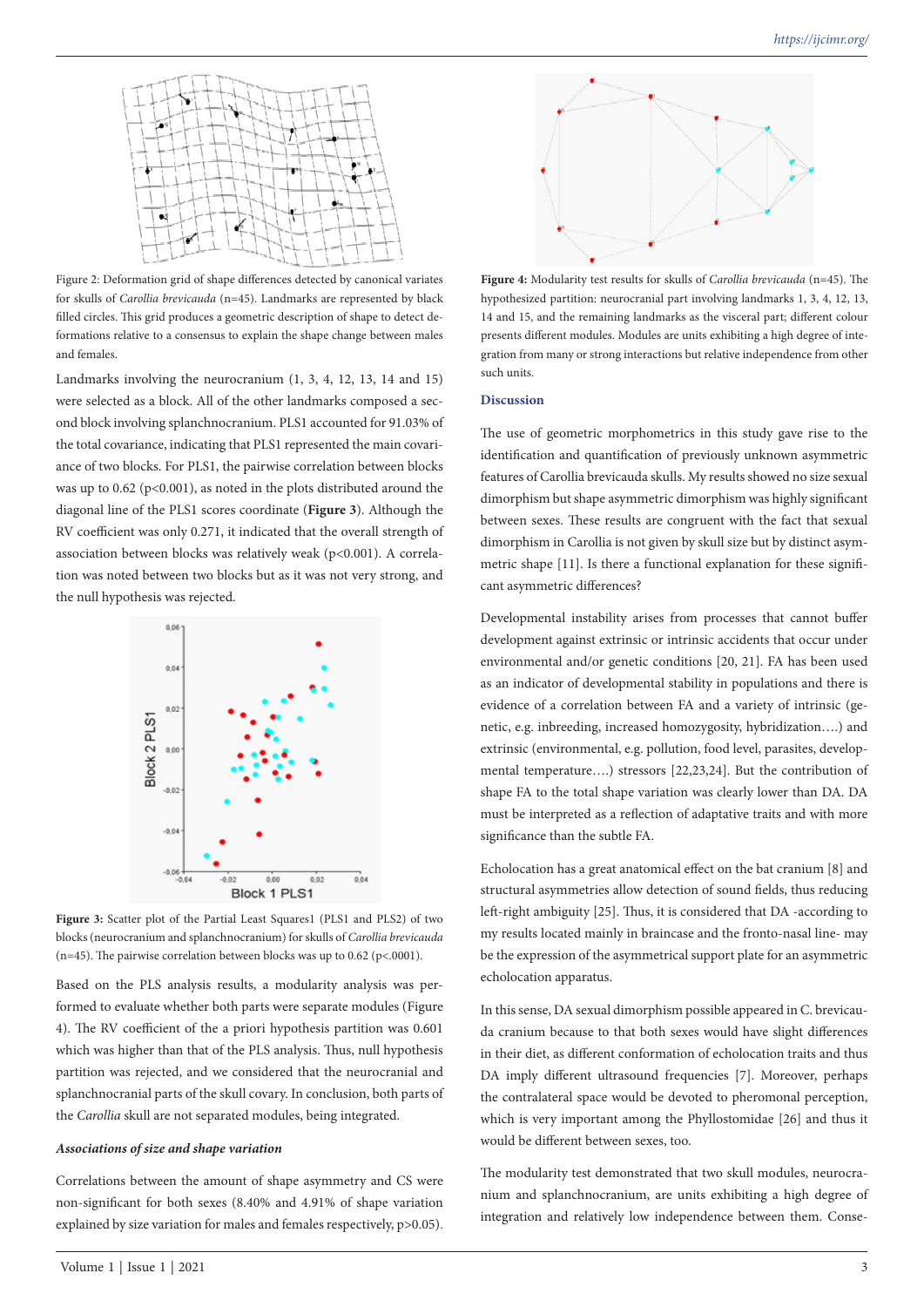quently, neurocranium and splanchnocranium are not distinct modules reflecting phenotypic and genetic variation. But which is the nature of the modularity interactions of these skull parts? Generally, it can be developmental, functional, or genetic [27]. Some studies have suggested that in families like Phyllostomidae echolocation may experience trade-offs with other sensory modalities, such as olfaction (on splanchnocranium) and vision (on neurocranium) [8]. Herein, it is argued that it is the echolocation function to which both units ultimately contribute.

Finally, when allometry is tested it is found that shape asymmetry and CS are not correlated in any of the sexes, meaning that bigger skulls are not accompanied by higher asymmetry. This lack of significant correlation of size and shape asymmetry suggests a minimal developmental connection between size and shape, which means that both are under different developmental constraints.

# **Acknowledgements**

Mr. Gerard Otín, from the Department of Animal Science in the University of Lleida, was responsible of landmark pictures. I would like to thank to M.P. Rivas Pava for her generous support in handling the osteological material of the mammal collection in Universidad del Cauca, in Popayán (Colombia). Moreover, I thank anonymous reviewers whose helpful suggestions significantly improved the paper. I thank also the Campus Iberus, Spain, for partial financial support of the field trips.

#### **Supplementary materials**

The supplementary materials for this article can be sent upon request to author, the contents of all supporting data being his sole responsibility. The posted materials have not been copyedited.

## **Conflict of interests**

Author has no affiliations with or involvement in any organization or entity with any financial interest or non-financial interest in the subject matter or materials discussed in this manuscript.

#### **References**

11. Klingenberg CP, Barluenga M, & Meyer A. Shape analysis of symmetric structures: Quantifying variation among individuals and asymmetry. Evolution. 2002; 56(10):1909-1920. https://doi. org/10.1111/j.0014-3820.2002.tb00117.x

2. Graham JH, Freeman DC, & Emlen JM. Antisymmetry, directional asymmetry, and dynamic morphogenesis. Genetica. 1993; 89(1– 3):121-137. https://doi.org/10.1007/BF02424509

3. Tuyttens FAM, Maertens L, Van Poucke E, Van Nuffel A, Debeuckelaere S, et al. Measuring fluctuating asymmetry in fattening rabbits: a valid indicator of performance and housing quality? Jmynal of Animal Science. 2015; 83(11):2645–2652. https://doi.org/https://doi. org/10.2527/2005.83112645x

4. Nuffel AV, Tuyttens FAM, Dongen SV, Talloen W, Poucke EV, Sonck

B, et al. Fluctuating asymmetry in broiler chickens: a decision protocol for trait selection in seven measuring methods. Poultry Science. 2007; 86:2555–2568. https://doi.org/10.3382/ps.2006-00192

5. Gardner AL. Marsupials, Xenarthrans, Shrews, and Bats. In The University of Chicago Press (Ed.), Mammals of South America. 2007; 1(1):690.

6. Bolzan DP, Pessôa LM, Peracchi AL, & Strauss RE. Allometric patterns and evolution in neotropical nectar-feeding bats (Chiroptera, Phyllostomidae). Acta Chiropterologica,. 2015; 17(1):59-73. https:// doi.org/10.3161/15081109ACC2015.17.1.005

7. Jakobsen L, Brinkløv S, & Surlykke A. Intensity and directionality of bat echolocation signals. Frontiers in Physiology. 2013; 1–9. https:// doi.org/10.3389/fphys.2013.00089

8. Arbmy JH, Curtis AA, & Santana SE. Signatures of echolocation and dietary ecology in the adaptive evolution of skull shape in bats. Nature Communications. 2019; 10(1). https://doi.org/10.1038/s41467-019- 09951-y

9. López-Aguirre C, & Pérez-Torres J. Asimetría cráneo-mandibular de Artibeus lituratus (chiroptera, phyllostomidae) en Colombia. Universitas Scientiarum. 2015; 20(1):141-152. https://doi.org/10.11144/ Javeriana.SC20-1.acal

10. López-Aguirre C, Pérez-Torres J, & Wilson LAB. Cranial and mandibular shape variation in the genus Carollia (Mammalia: Chiroptera) from Colombia: biogeographic patterns and morphological modularity. PeerJ. 2015; 3(8):1-23. https://doi.org/10.7717/peerj.1197

11. Jarrín VP, Flores C, & Salcedo J. Morphological variation in the short-tailed fruit bat (Carollia) in Ecuador, with comments on the practical and philosophical aspects of boundaries among species. Integrative Zoology. 2010; 5(3):226-240. https://doi.org/10.1111/j.1749- 4877.2010.00208.x

12. Ruelas D. Diferenciación morfológica de Carollia brevicauda y C. perspicillata (Chiroptera: Phyllostomidae) de Perú y Ecuador. Revista Peruana de Biologia. 2017; 24(4):363-382. https://doi.org/10.15381/ rpb.v24i4.14063

13. McLellan LJ. A Morphometric Analysis of Carollia (Chiroptera, Phyllostomidae). American Museum Novitates. 1984; 2791:1-35. https://doi.org/http://hdl.handle.net/2246/3532

14. Willig MR, Owen RD, & Colbert RL. Assessment of morphometric variation in natural populations: the inadequacy of the univariate approach. Systematic Zoology. 1986; 35(2):195-303. https://doi. org/10.1093/sysbio/35.2.195

15. Ruelas D, & López E. Análisis morfogeométrico de las especies peruanas de Carollia (Chiroptera: Phyllostomidae). Mastozoología Neotropical. 2018; 25(2):419-438. https://doi.org/10.31687/ saremmn.18.25.2.0.03

16. Rohlf FJ. Digitalized Landmarks and Outlines (2.26). Stony Brook: